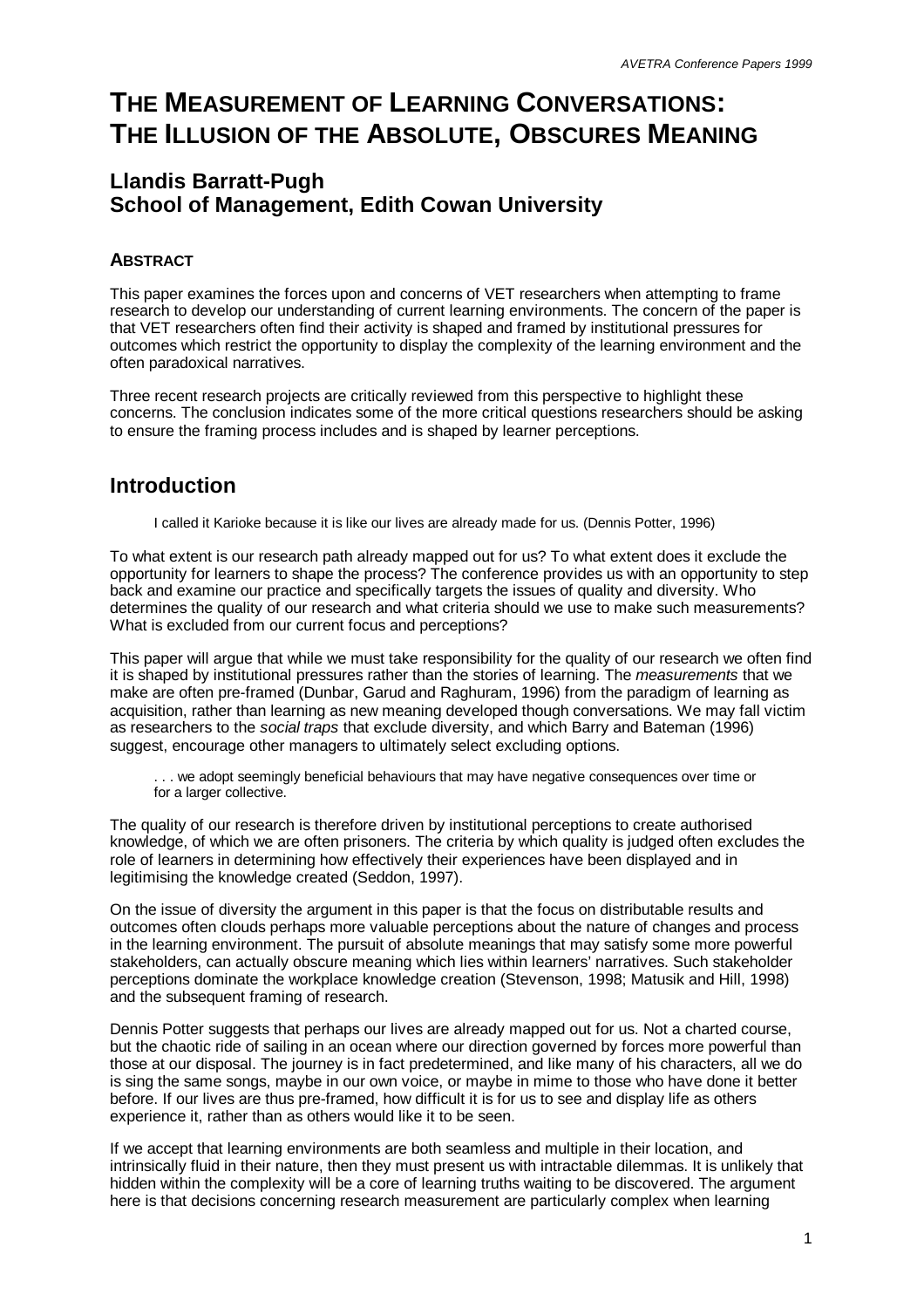environments are viewed as a continual series of conversations which provide an almost infinite number of perspectives through the mix of individuals, their interaction, the variety of locations and the passage of time. The early construction of more positivist frames would therefore seem incompatible and counterproductive (Garrick and Kirkpatrick, 1998). However our research environment contains powerful institutional voices that exert legitimate, referent, expert and coercive pressures upon our research activities through their texts (Foucault, 1977).

The paper suggests that there are some specific factors that pressure researchers to move towards a more positivist approach which may restrict the extent to which the rich picture of the learning environment is captured within the data. First, research frameworks are often formed well in advance of research activity due to the institutional pressures of funding applications and visible accountability (Seddon, 1997). Second, research proposals in an attempt to be specific about methodology and purpose, often err towards the quantifiable and louder, more accessible, voices. Third the audience for project outcomes drives the agenda often to the expense of the process.

Of course it is others who fall prey to such traps. This paper will critically review recent personal experiences of VET research and explore with scepticism the early construction of research frames and their implications. There needs to be particular concern about the validity of data where the framing of the research has been more constructed by institutional pressures rather than shaped by learner events. The conclusion suggests that given these influences, the generalisability of VET research findings should perhaps carry a government health warning for relevance in an increasingly fluid environment. Perhaps a greater focus upon an interpretive framework for research conclusions may be beneficial.

### **The Nature of Learning Environments**

Learning goes way beyond training, embracing structural adjustment, the use of experimentation, the development of new language and the reshaping of values . . . Knowledge then has to be codified and diffused within the organisation and entrenched knowledge and beliefs broken down... the relation between such learning and strategy formation and implementation is reciprocal. (Whipp, 1992, p.51)

The complexity of learning environments presents researchers with a dilemma. Learning experiences are both part of much wider organisational development frames and are also part of each individual's lifeworld. It is difficult to focus adequately on both. We are well aware of how complex and difficult to understand our own learning journeys are. The complexity that exists when many people are grouped and interacting in an organisation presents even greater challenges. The shared agreement of new knowledge is inevitably about competing interests and power. As Cooper and Law (1995) express it, knowledge and power inhabit each other.

In the play Karioke we are presented with many layers of reality. The play is written by a dying playwright who tells the story of a dying playwright making a play where the actors step from his videoed scenes into a strangely similar reality, where their real life echoes the script. At the same time we see the conceptual basis for the next play created. In the complexity of learning environments we are faced with the same layer upon layer. There are organisational structures and interfaces where culture meets culture, and personal interaction where new meaning may be negotiated. We attempt to deal with the most complex process of development at both the individual level and at the organisational level, recognising the differences that exist (Childs and Wagner, 1998). We attempt to create new knowledge about others creating knowledge. As in Karioke, it becomes difficult to determine what is real and what is a reflection or pastiche. Harvey (1989) suggests that the discontinuity of our learning environments should discourage us from pursuing any relationships other then evolving processes.

This of course, is the kind of environment in which deconstruction can flourish. If it is impossible to say anything of solidarity and permanence in the midst of this ephemeral and fragmented world, then why not join in the language game. (p.291)

The dilemma is that VET researchers are often already themselves framed as deductive reasoners, who will establish truth, rather than those who search for instabilities (Lyotard, 1984). How often do the research goals that frame research activity recognise that exploring competing discourses, and recognising the continual shifting of differences as a process, are legitimate outcomes? There appear to be pressures which encourage researchers to frame their research from the privileged national perspective and explore the differing perceptions and preferences from within this frame. The goal of a singular knowledge and a controllable text seems to take precedence over research representations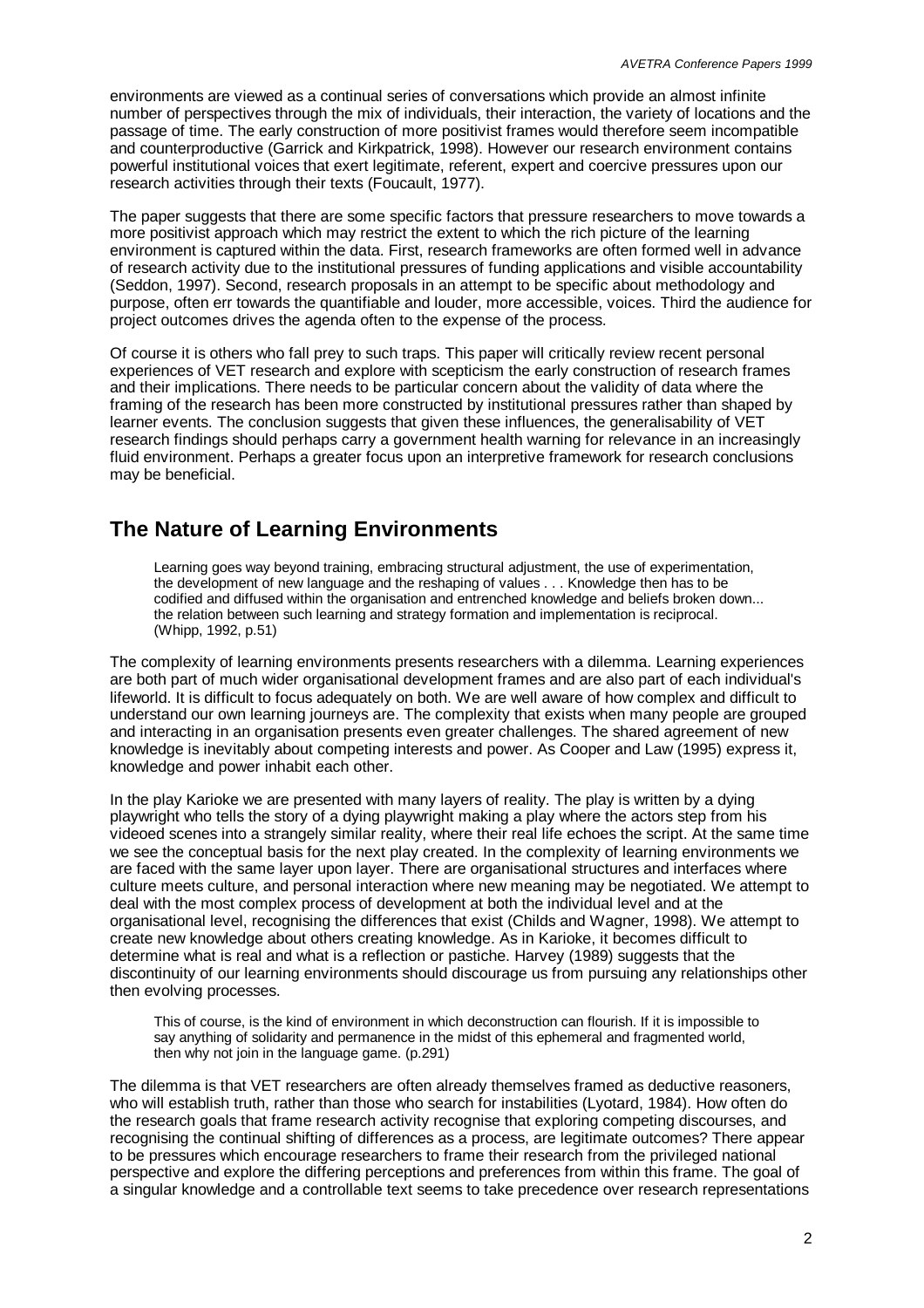of a continually developing and changing knowledge about the learning environment (Legge, 1995). This is however not easily learned for those of the modern era as Harvey (1989, p.49) has suggested.

The fragmentation, the pluralism and the authenticity of other voices and other worlds poses the acute problem of communication and the means of exercising power through command thereof.

To what extent is our research funded to legitimise change process or to inform change processes (McIntyre, 1998)? It seems that often it is based upon a functionalist perspective where the assumption is that the social structure of the learning environment is tangible, constructed and controllable (Harper, 1998), and where the focus is upon adapting relationships between people. Managing the learning culture. Perhaps we are locked into a traditional, comfortable, legitimised frame. How often do we feel institutional pressures to conceptualise and frame the research from one of the other three paradigms that Morgan (1995 and 1996) proposes? The interpretive perspective, based upon the assumption that the social world is a product of how individual groups interpret the world, and how such multiple realities interact within the learning network. The radical humanist perspective, which is based on the assumption that we construct organisations based upon the forces have deeply shaped our psychic development and that our unconscious is released in our organisational behaviours and learning motivation. The radical structuralist perspective, based on the assumption that organisations are a socially created reality, but that they are the product of the tensions and power that exists between social groups. Shared meaning is actually impossible and is replaced by a deferral of difference where individuals and group are persuaded to replace identity with organisation. From this perspective organisations are instruments of domination, seduction or catastrophe and their learning mechanisms reflect the same cultural tensions. No easy answers here.

The functionalist perspective that is concerned with problem solving and the enhancement of order, is the image that we have been sold by government and organisations and shapes and pre-frames much research. The more interpretive perspective pushes us to understand the process of that order by recognising the excluded narratives of symbolic relationships and questioning the myths which support the quest for certainty. The more radical perspectives draw organisations as suppressing, political and exploitative, and encourages us to realise that supposed order of the learning environments which we view is often superficial and just masks the underlying contradiction and personality dysfunctions. From these perspectives we may uncover the barriers that exist in the all too real enacted world or gain understanding of systems in crisis. The only logic we see in organisational learning frameworks is perhaps what we want to see by ignoring the discursive complex that exists between the cultures within that learning environment and organisation. It could be suggested that the order portrayed in government texts does not exist in the complex reality of the training world but that it is researchers who retrospectively draw the pieces and stories together? Linstead (1996) suggest that such evolving organisational cultures are the result of an interweaving of texts from subgroups within organisations, where symbolic action leads to the negotiation and construction of new meaning. Should our research frame focus on learners, or is it always incomplete without the wider context of organisational knowledge and power?

If we recognise learning environments as both seamless and multiple in their location, and intrinsically fluid in their nature perhaps the framing of our research should mirror that reality (Legge, 1995). The early construction of more positivist frames, shaped in the main by tradition and more functionalist institutional perspectives would therefore seem less compatible.

### **The Research Environment**

The initial argument has been that there are pressures which frame research activity that may inhibit the inclusion of the richness, complexity, diversity and continuous nature of learning conversations. This section focuses upon three specific implications of such pressures ; the early framing of research proposals ; the detailed specification of methodology and data sites ; and the anticipated project outcomes. How may the pressures of a positivist and functionalist perspective shape research activity.

First, research frameworks are often formed well in advance of research activity. There is a requirement for funding applications and institutional support for visible accountability, even before preliminary investigation of the learning environment has taken place. It is at this point decisions are often made about what will be included within the project, and yet such inputs often exclude what might have been valuable learner contribution. The project is to some extent pre-framed, with the contribution of reference groups bringing expert power to shape the approach to the learning environment. In an environment where the need for continual learning is often interpreted as a need for continued credentialism, it is likely a more positivist framing will emerge. The focus on product rather than process is often set by the time line. In the mind of the researcher control of the data sites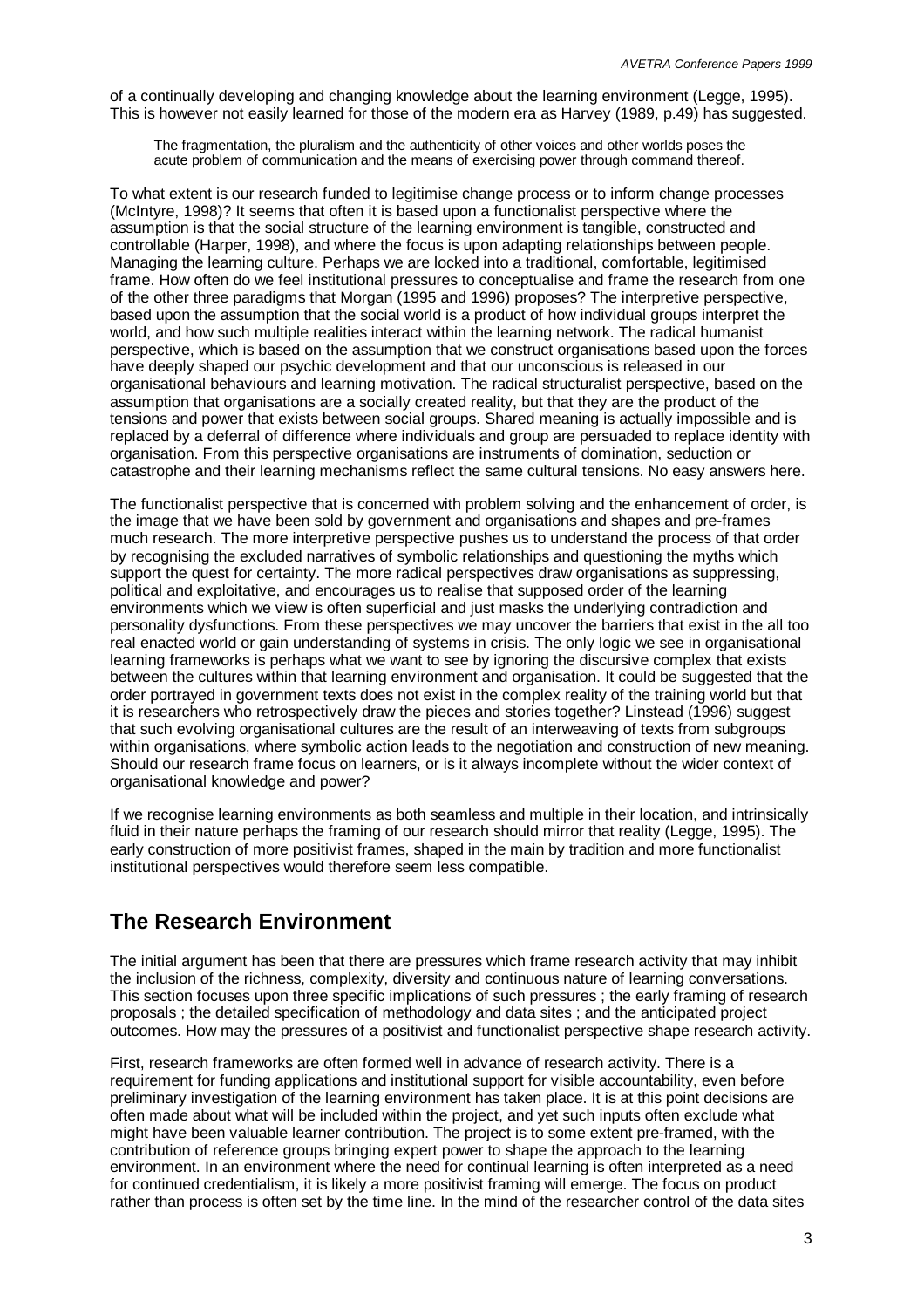perhaps becomes more important than the discontinuity within them. The focus on learning may exclude the wider frame of the organisation or the inner frame of the participants' lifeworlds.

Pilot activity may be used to involve learners, but is likely to be researcher led rather than learners led, dominated by the need to test rather than explore. In many ways it is the clear division between pilot and data collection which often exist, that can deny the symbiotic relationship in most research between the two processes. Researchers start as the learners. This personal learning slowly diminishes as the complex data from the learning environment is gathered, each process reciprocally feeding the other.

Second, research proposals in an attempt to be specific about methodology and purpose, often err towards the quantifiable and louder more accessible voices.

Academic traditions of measurement appear to give legitimacy to statistical evidence where weight equates with truth. The experience of critical corridor conversations is more difficult to justify. Story telling often lacks legitimacy in comparison with the allure of tested instruments. Such instruments may curtail learner responses and determine what is defined as the location of the learning experience. The value of learner researcher conversations is less evident.

In addition there is the dilemma about the early framing of research goals and questions, the deductive or inductive approaches. Where the researcher defines a pure research target and then searches for suitable sites, they may often be more self selecting than we would care to admit. The limitations of site access restrict the boundaries of the research and degrade the research data available. Conversely, taking advantage of available and rich data sources may enable the learning environment to frame relevant research questions. Which course of action is more likely to represent the complexity and changing nature of interactivity in learning environments, and enable learners to shape the project?

Third, the audience for project outcomes and positive outcomes drives the agenda often to the expense of the process. The researcher becomes manager and takes on the responsibilities and discourse of that interactivity. The need to manage and control the project and outcomes may be displaced to the data analysis. The fears of insufficient data are replaced usually quiet swiftly by data overload ; the fears of a lack of patterns, by euphoria about emerging trends. The desire for consumable product may outweigh the desire for narrative integrity.

The need to represent one's self in research papers, conferences and the cumulative statistics of Higher Education may be greater then the need to represent the complexity of the learning environment studied. As Billett (1998) has indicated, it is best to view research outcomes that fall into neat categories with some scepticism, if your experience involves you in complex and paradoxical narratives that are never so obviously discernible.

### **Deconstructing Personal Experience**

To what extent and how, do we bend with the pressures upon us? How do more powerful perspectives shape our research activity, and to what extend do such changes work to exclude learner voices? While I know my own research has been constructed with sometimes sleepless integrity, I must recognise that, just as no review is independent, these research projects were framed by specific pressures. I have chosen to examine three recent projects in the light of the previous argument? What evidence is there of the influence of more functionalist and positivist approaches that may have excluded the examination of process, in pursuit of a pre framed product?

The first project involved following over a hundred VET learners over a six month period and determining how the experiences they had influenced their development of learning skill. The results indicated a significant linkage to experiences where participants were responsible for the preparation and presentation of learning evidence.

I began with a clear objective, and nothing got in the way. The project was driven by a need for academic outcomes within a defined time period. While recognising the complexity of the learning environment, the project sought to exclude organisational issues by focussing on issues of individual competence. The pilot activity was used to refine pre-determined approaches, and pre-tested instruments were used within available but limited sites. The quantitative approach was accidentally enhanced by serendipitous corridor conversations which provided the most fortuitous illustrative material. The research structure may well have excluded the process of developing knowledge's which were not anticipated by the instruments. Critical influences of the work and learning relationship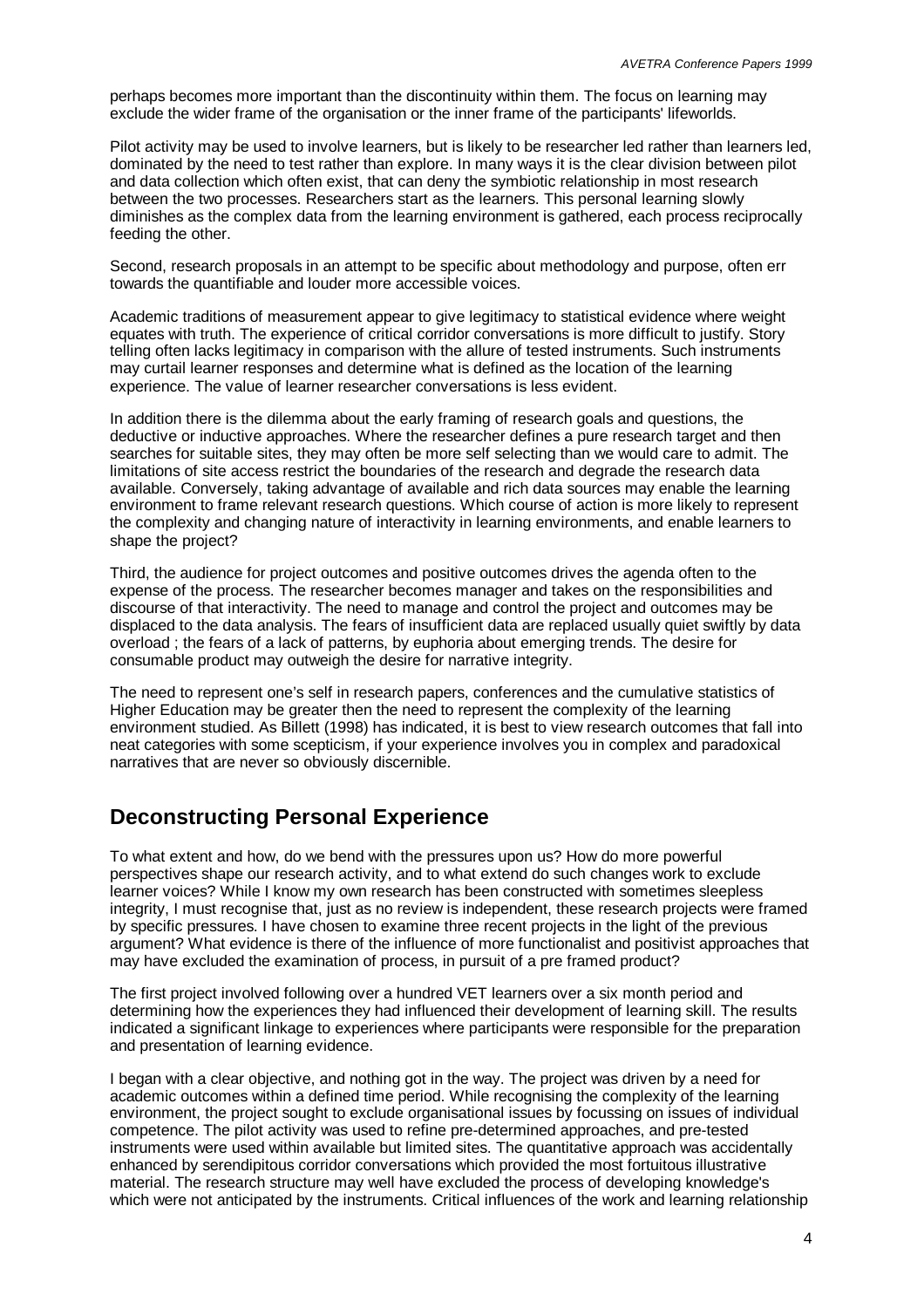was uncovered, but did not fit the pre-framed objectives which were constructed to simplify the process of workbased learning (Childs and Wagner, 1998). While I cared enough to give seminar feedback to every site and written research conclusion to each participant, they remained patronisingly my subjects. Marks out of ten – five.

The second project involved reviewing over the past decade the implications of CBT for an industrial company. The results indicated a close relationship between quality standards and training. The quality drive had systematised the approach to training. However the systematic approaches had led to a rigidity in process and management, which were ironically, a barrier to the flexibility that the company now required. The project recognised the importance of organisational culture as the participants constructed the past decade. The use of a series of in depth vertical interviews built a broad picture of the organisational changes. By definition, the project focussed on longer serving employees, management selected and excluded those who had left the culture perhaps with different interpretations of the meaning of events. The project excluded external providers and the influence that their definition of products and marketing influence may have had on the process of development. Each interview informed the structure of the subsequent interview. The open approach enabled the participants to lead the process. Time pressures for outcomes prevented an adequate review of the final draft by the participants. Marks out of ten - 8

The third project involved examining what training managers wanted from the training they purchased and how they expected workplace activity to change as a result. The results indicated a clear connection between those who looked for learning ability development and the subsequent adaptation of work processes and organisational learning. This project responded to a tight time line and suffered from a very limited critical review process. However a more open format of interviews enabled participants to interpret issues in individual ways and give feedback on the interview transcripts. The process of analysis, which involved the initial construction of case studies, was shaped by the difference which appeared between the cases. While the single data sources prohibited triangulation, they were still able to indicate a wide difference in learning relationships, from reflective communities to those where purchasing training had dislocated learning relationships (Childs and Wagner, 1998). The restriction to a single data collection limited the projects ability to reflect changes in perception. Marks out of ten - seven

## **Conclusion**

The concern expressed here is that while we are examining how learning is constructed and learners construct, we too are constructed and often coerced to offer a more unified reconstruction. In accepting the perceptions of powerful influences, we lessen the ability of the participants to frame the research outcomes. We too are constructed (Jonassen, 1991). The principle of endogenous construction may suggest that as researchers we are constructed by our past experiences and knowledge so that traditional patterns of pre framing are hard to resist. The principle of exogenous constructivism may indicate that our projects are constructed to meet our perceptions of the expectation we see in our institutions and peer groups. Finally the principle of dialecticism may suggest that the group with whom we most discuss our current learning dilemmas will have the greatest influence upon the research project construction. In many cases, these influences that construct our learning are less likely to be VET participants and our ability to develop a shared meaning about the learning environment diminishes.

Managerialism seeks to construct. Rees and Rodley (1995) suggest that Higher and Tertiary education and training institution have been subject to similar growths in managerialism in the pursuit of more, with less. This preoccupation with control, that we have all the answers, and are not constantly seeking them, is a strong and dysfunctional influence for research activity emanating from such institutions (Rhodes, 1996). It is likely to not just dislocate learners from their facilitators, but also researchers from narratives. The managerial rhetoric of participation within a discourse of compliance, can lead to a corresponding research rhetoric of contribution within a discourse of exclusion and compartmentalisation. The distance between the rhetoric and reality in competence based approaches has often been rather like the Kings Clothes (Barratt-Pugh, 1995)). The suggestion is that we need to make a personal investment in resisting early framing of research projects so that we may be able to reap the latter dividend of greater participant contribution in shaping the research frame. A more fluid approach to the research frame would better mirror the complexity and difference of the learning environment.

While much research will still be shaped by prior grant applications, both peer review, and peer and practitioner acceptance, defines the effectiveness of much research. It is therefore, for each researcher to question any framework that does not enable and include multiple learner voices in our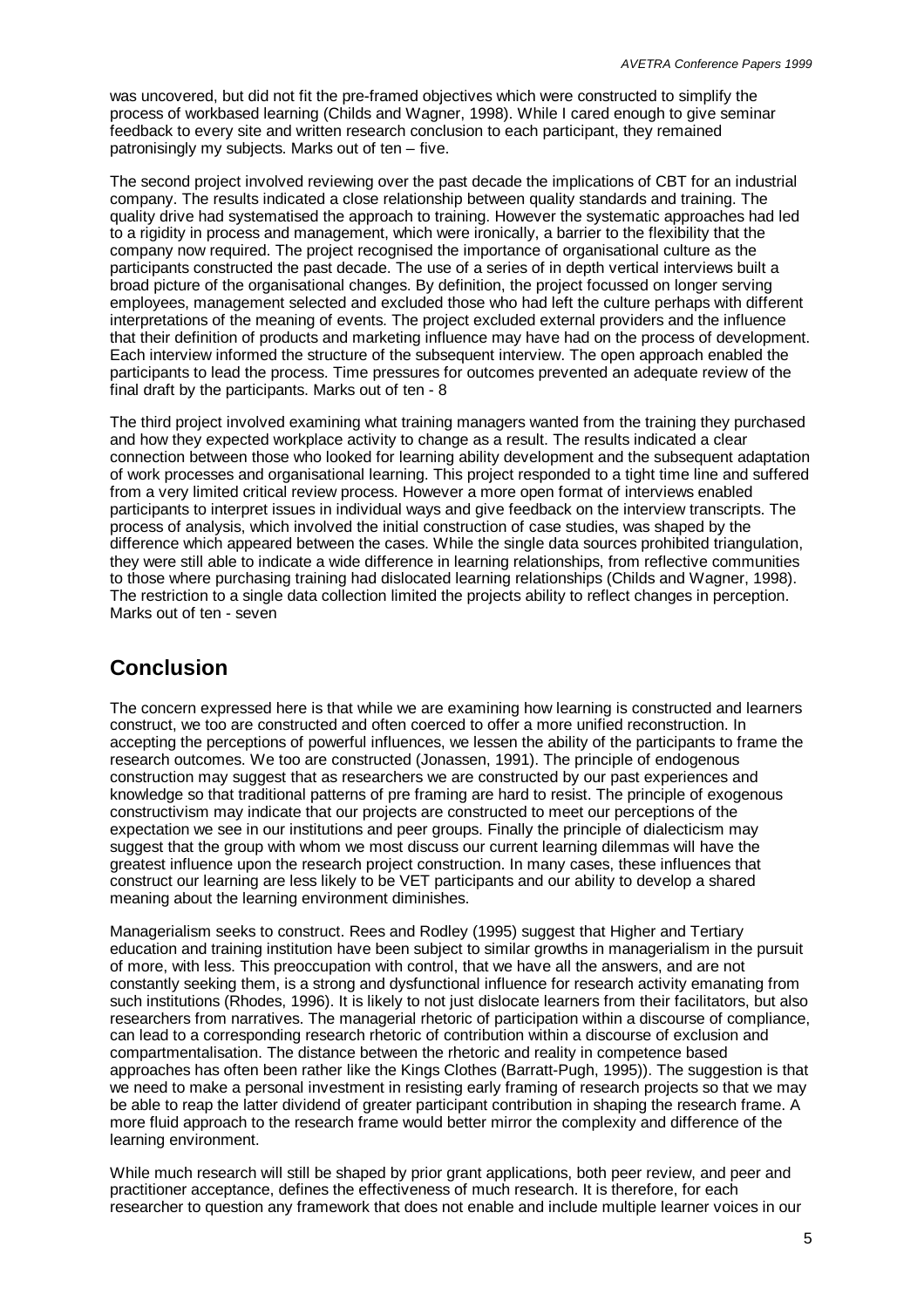tentative constructions of what is a complex environment Cope and Kalantzis, 1997. Without a broader framing we risk being the tail that wags the dog, as we misrepresent their realities.

Participant data should shape and not just inform the research frame. Where we become subject to a managerial approach to research, with goals of more for less, there may be pressures to exclude the costs in human terms. Learning construction should be part of a wider life and seen as part of a wider culture, not a quality assurance pursuit. Currently training markets create consumers and strangers rather than learning relationships and dislocate knowing from doing and reflecting from doing (Mulcahy and James, 1998). They often exclude situated knowledges. It may be that more ethnographic enquiry methods may be applicable to represent the reality of such subcultures and validate the outcomes.

Research results should perhaps reflect the discontinuous and multiple nature of the learning environment and pay more regard to the complex political action taking place at the organisational level which frames such events. Perhaps outcomes should state more clearly the particular characteristics of the research sites and like Hofstedes' (1994) dimensions of culture, clarify the wider framing forces in the project sites.

Perhaps we should judge the quality of our research not on our ability to tell their story or even stories, but on our ability to let *their* stories be told through the data. This often means resisting pressures to frame the research early and resist the pressures to exclude the diversity of learning experiences. It appears that in an environment of discontinuous change, the heart of the learning culture lies at the point of greatest difference.

#### **REFERENCES**

- Barratt-Pugh, L.G.B., 1995. The Kings Clothes : The New Clothes May Have A CBT Label, But Do They Really Promote Lifelong Learning?" The Australian Institute of Training and Development, Progressing the Pacific Together, National and International Convention, Radisson Royal Palms. Published on CD ROM AITD,. Port Douglas, Queensland, October 5/7th.
- Barry, B. and Bateman, T. S. 1996, A Social Trap Analysis of the Management of Diversity, Academy of Management Review, 21; 3, 757-790.
- Billett, S. 1998, Guided Learning in the Workplace, 6<sup>th</sup> Annual ICP-CET, 2-4 December, Griffith University, Gold Coast, Qld.
- Childs, M. and Wagner, R. 1998, A Failure in Imagination : Towards a Critical Review of VET Orthodoxy, 1<sup>st</sup> AVETRA Conference, *Influencing Policy and Practice*, Sydney UTS, 16-17<sup>th</sup> February.
- Cooper, R. and Law, J.. Organisation : Distal and Proximal Views. In Baracharach, A., *Research in the Sociology of Organisations*, JAI Press, Greenwich, Conn.
- Cope , B. and Kalantzis, M. 1997. *Productive Diversity*. Pluto Press, NSW.

Dunbar, R. L. M., Garud, R. and Raghuman, S., 1996, A Frame for Deframing in Strategic Analysis, *Journal of Management Inquiry*, Sage, 5 ; 1, 23-34.

- Foucault M. 1977. *Discipline and Punishment*. Harmonsworth, Penguin.
- Garrick, J. and Kirkpatrick, D. 1998, Workplace learning degrees : Critical Questions for Research. 1<sup>st</sup> AVETRA Conference, *Influencing Policy and Practice*, Sydney UTS, 16-17<sup>th</sup> February.
- Harper, G. 1998, Organisational Models for Change Implementation, 1<sup>st</sup> AVETRA Conference, *Influencing Policy* and Practice, Sydney UTS, 16-17<sup>th</sup> February.
- Harvey, D. , 1989, *The Condition of Post Modernity*, Blackwell, Oxford.
- Hofstede, G. (1994). The Business of International Business is Culture. *International Business Review,* 3 (1), 1- 14.
- Jonassen, D. H. 1991, Objectivism versus Constructivism: Do we need a new philosophical paradigm? *Educational Technology Research and Development* . v 39, no. 3, : 5-14.
- Legge , K. 1995. *HRM: Rhetorics and Realities*, Macmillan Business, London.
- Linstead, S (1996) *Understanding Management*, Sage, London.
- Lyotard J-F. 1984*. The Postmodern Condition,* Manchester University Press.
- Matusik, S.F. and Hill, C. W. L., 1998, The Utilisation of Contingent Work, Knowledge Creation and Competitive Advantage, *Academy of Management Review,* 23;4, 680-697.
- McIntyre, J., 1998, What do we mean "Research Influences Policy"? 1st AVETRA Conference, *Influencing Policy* and Practice, Sydney UTS, 16-17<sup>th</sup> February.
- Morgan, G., 1990 Paradigms, Metaphors, and Puzzle Solving in Organisation Theory. *Administrative Science Quarterly*. 605-622
- Morgan, G., 1995, *Images of Organisation*, Sage, London.
- Morgan, G. 1996, Paradigm Diversity in Organisational Research, In Hassard, J. and Pym, D. *The Theory of Philosophy of Organisations*, Routledge, London.
- Mulcahy, D. and James, P. 1998. Knowledge Making at Work ; The contribution of Competence-based Training*, 6 th Annual ICP-CET*, 2-4 December, Griffith University, Gold Coast, Qld.
- Potter, D., 1996, *Karioke*, Laughing Gypsy Productions, London.